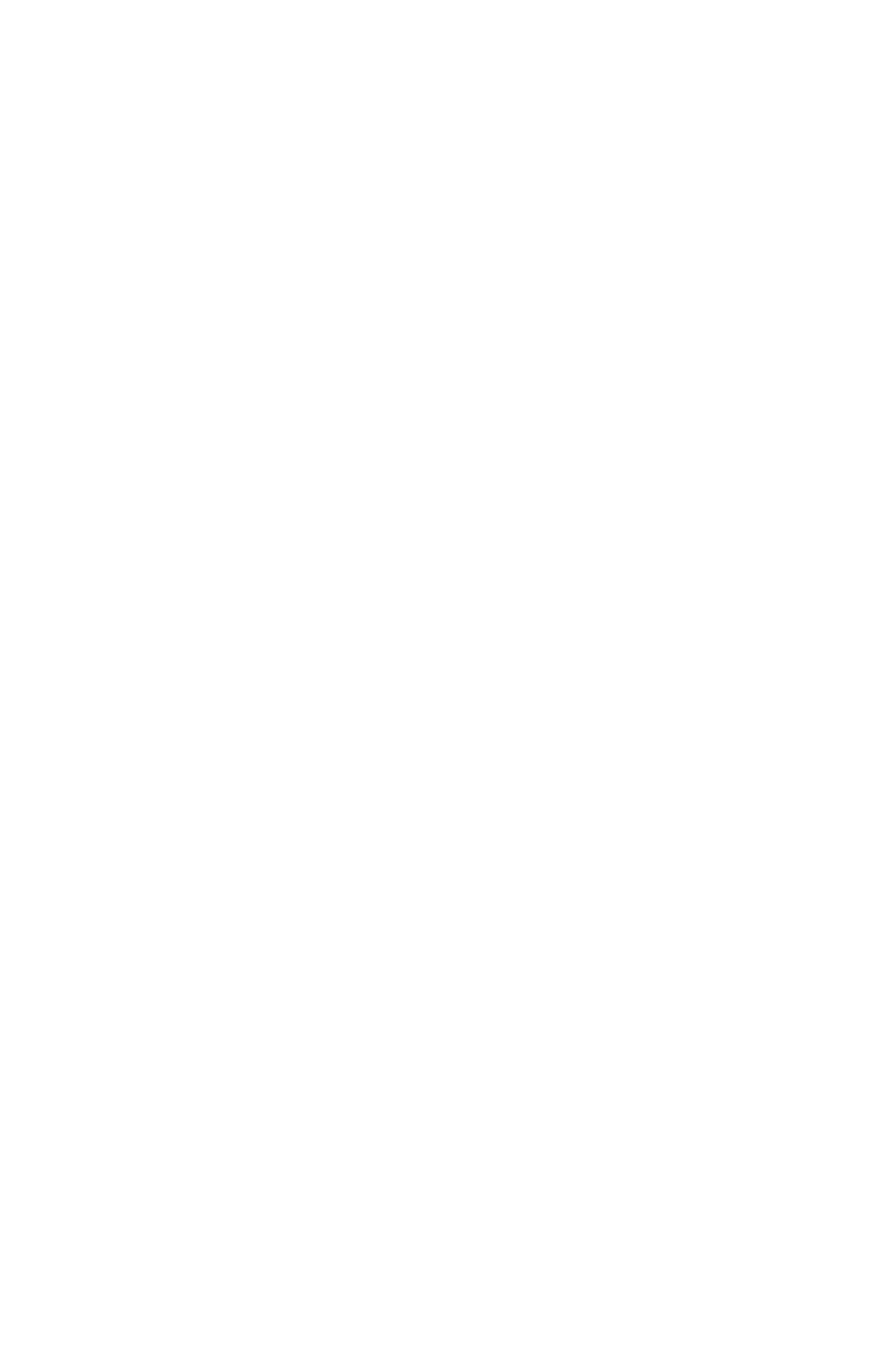# EDGAR ANDERSON

*November 9,1897-June 18,1969*

BY G. LEDYARD STEBBINS

E DGAR ANDERSON left an indelible impression on the plant science of the twentieth century. His entire life revolved about his love of plants—wild and domestic, in nature and in the garden—and his eagerness inspired students and laymen alike with a similar admiration for and love of the plant world. His research was original in conception, based on precise observations and experiments, and followed by interpretations that were significant and stimulating, even if sometimes incorrect. As a teacher of graduate students, he produced several of the leading evolutionary botanists of our day. His methods of recording variation in populations have been spread by his students and admirers throughout the world and are widely used both by students in classes and by research botanists in their publications. Moreover, as a staff member of two major botanical gardens, he took his relations with plant lovers and gardeners very seriously, whatever their position and interests. He developed this relationship by innumerable visits to private gardens and by personally guiding many visitors through the Arnold Arboretum of Harvard University in Boston and the Missouri Botanical Garden in St. Louis, as well as by publishing a continuous stream of over 300 short popular articles.

Edgar Anderson (if he ever had a middle name or initial, he never used it) was born on November 9, 1897, in Forestville,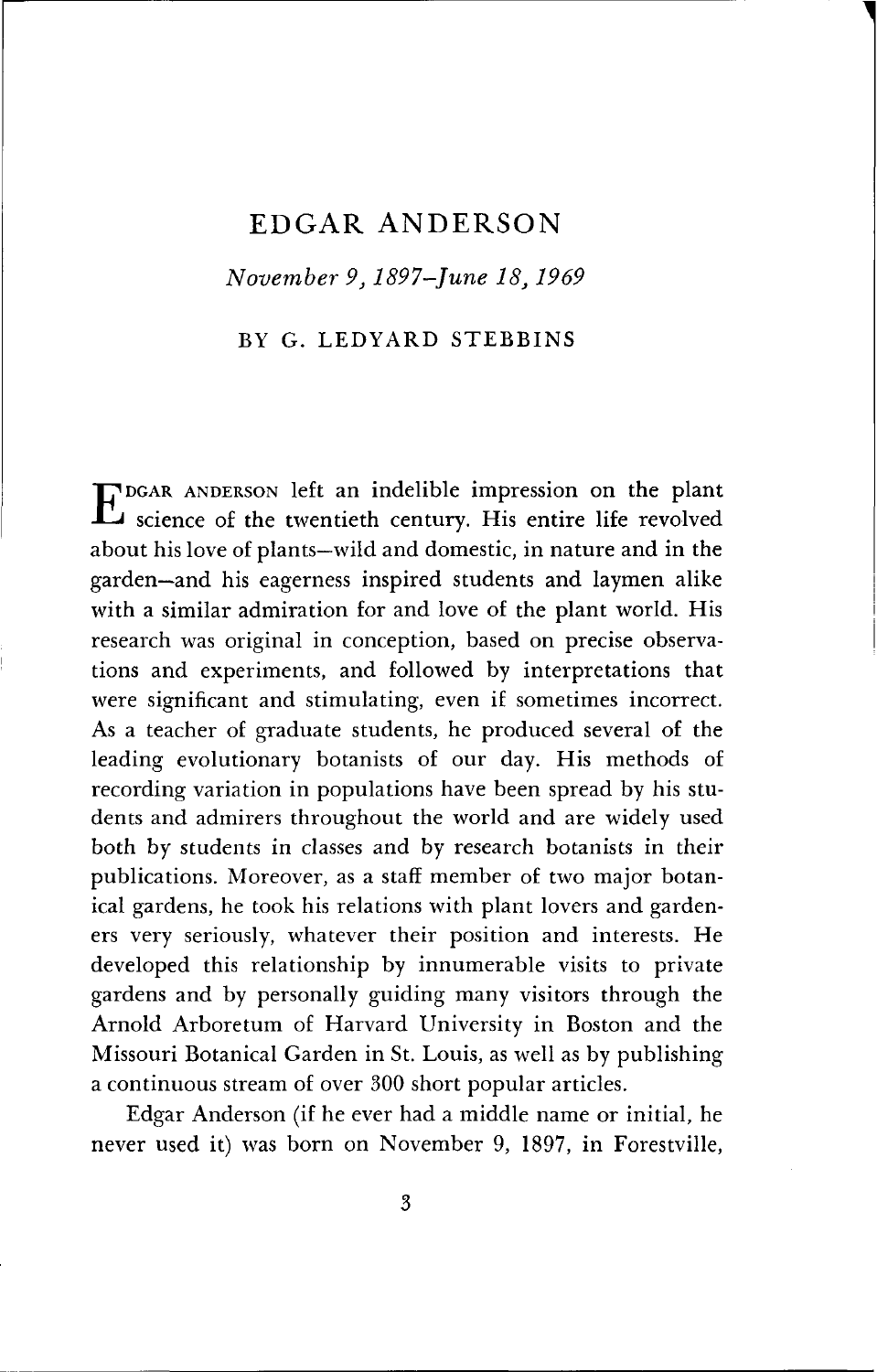New York, the son of A. Crosby Anderson, a private school administrator, and Inez Evora Shannon Anderson, an accomplished amateur musician. At the age of three, he moved with his family to East Lansing, Michigan, where his father became Instructor and later Professor of Dairy Husbandry at Michigan Agricultural College, now Michigan State University. From an early age he exhibited both superior intelligence and a great interest in plants, particularly in cultivating them and watching them grow.

He went to Michigan Agricultural College at the age of sixteen, just before his seventeenth birthday, knowing already that he wanted to be a botanist. He majored in horticulture, and was active in the Horticultural Society, but took part in few other extracurricular activities. After a short interval in the Naval Reserve, he went to Boston in the spring of 1919 to become a graduate student at the Bussey Institution, where he worked under the direction of Edward Murray East. During the 1920s this institution was one of the most unusual and stimulating centers for postgraduate education in biology and was particularly well suited to Anderson's individualist personality. A small group of brilliant biologists—William M. Wheeler and Charles T. Brues in entomology, Oakes Ames and Irving W. Bailey in systematic and morphological botany, Edward M. East and William E. Castle in genetics—were isolated by both distance and temperament from the rest of Harvard and had daily contact with a small group of carefully chosen students. In addition to his research, which was on the genetics of selfincompatibility in *Nicotiana,* he spent much of his time walking through the countryside, learning to identify the native plants, and talking about plant cultivation with members of the staff of the nearby Arnold Arboretum. Harvard botanists whom I knew in the 1930s, particularly Karl Sax, told me that as a graduate student he was not regarded as outstanding, and some of them were later surprised at the success that he achieved.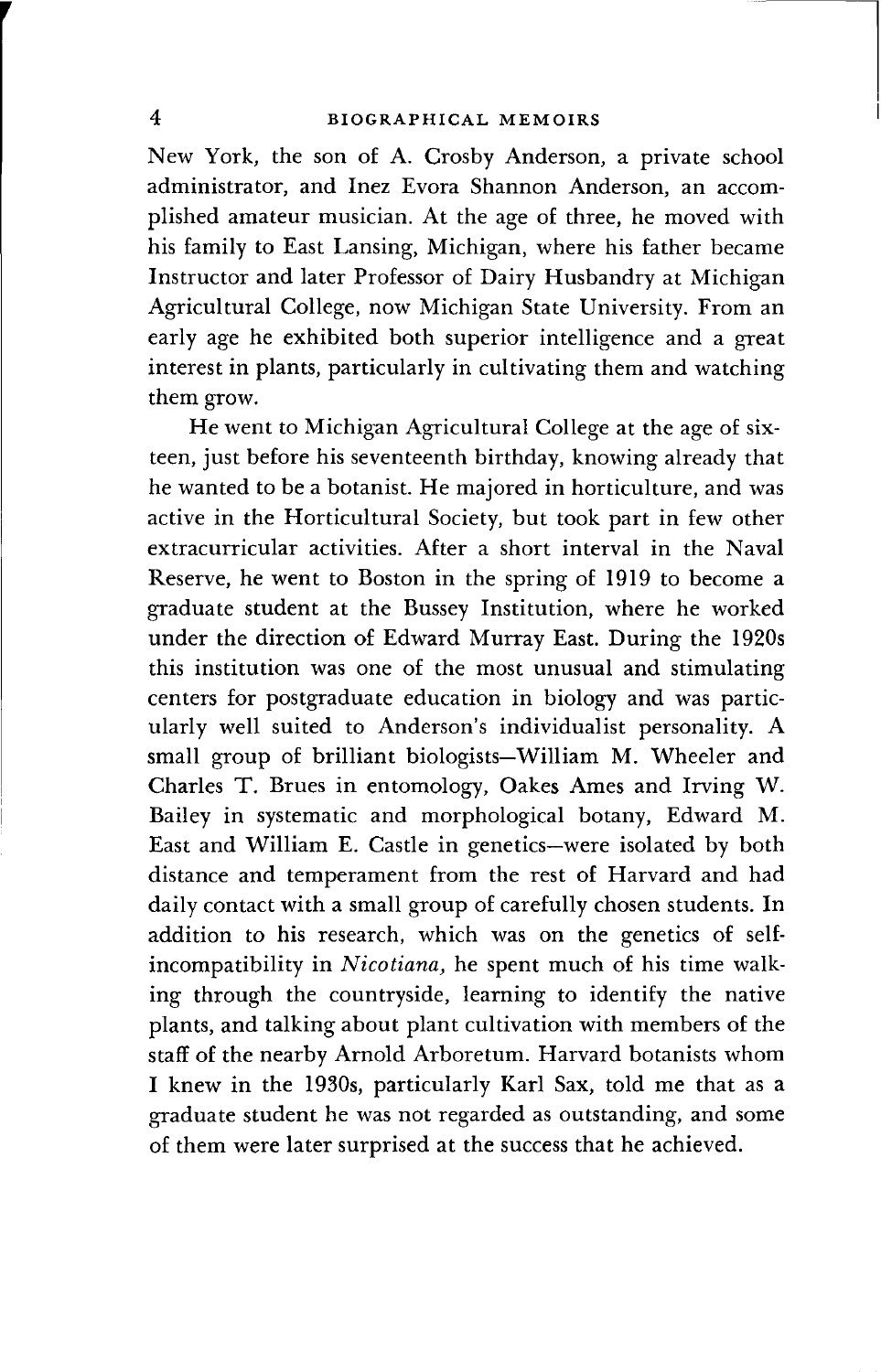While at the Bussey Institute he met Dorothy Moore, a fellow botanist, who became a constant companion on botanical hikes through the countryside. They were married in 1923. Her loyal friendship until his death, as well as her modesty and keen intelligence, helped him over many of the rough spots in his life.

After leaving Harvard with his doctor's degree in 1922, Anderson spent nine years at the Missouri Botanical Garden, where he was a geneticist and Director of the Henry Shaw School of Gardening; at the same time he was Assistant Pro-, fessor, later Associate Professor, of Botany at Washington University in St. Louis. During this period, he developed the beginnings of his highly original and effective methods for looking at and recording variation in plant populations, as well as his keen interest in the needs and progress, both scientific and personal, of students in botany. His training in genetics had given him habits of precision and mathematical accuracy in observing and recording variation in natural populations that were entirely foreign to the taxonomists of that period. Through contacts with Jesse Greenman, Curator of the Garden Herbarium, he became aware of the enormous complexity and extent of the variation present in any large plant genus and of the need for understanding the origin of species as a major step in evolution. On extensive field trips he began to realize that a great amount of genetic variation exists within most natural populations of plants. This realization led him to the conclusion that "if we are to learn anything about the ultimate nature of species we must reduce the problem to the simplest terms and study a few easily recognized, well differentiated species" *(Annals of the Missouri Botanical Garden,* 15[1928]:243).

He first selected *Iris versicolor,* the common blue flag, because he believed it to be clearly defined, and it was common and easily observed. Initially, this appeared to be a mistaken choice, since he soon found that *I. versicolor* of the taxonomic manuals was actually two species, which, after preliminary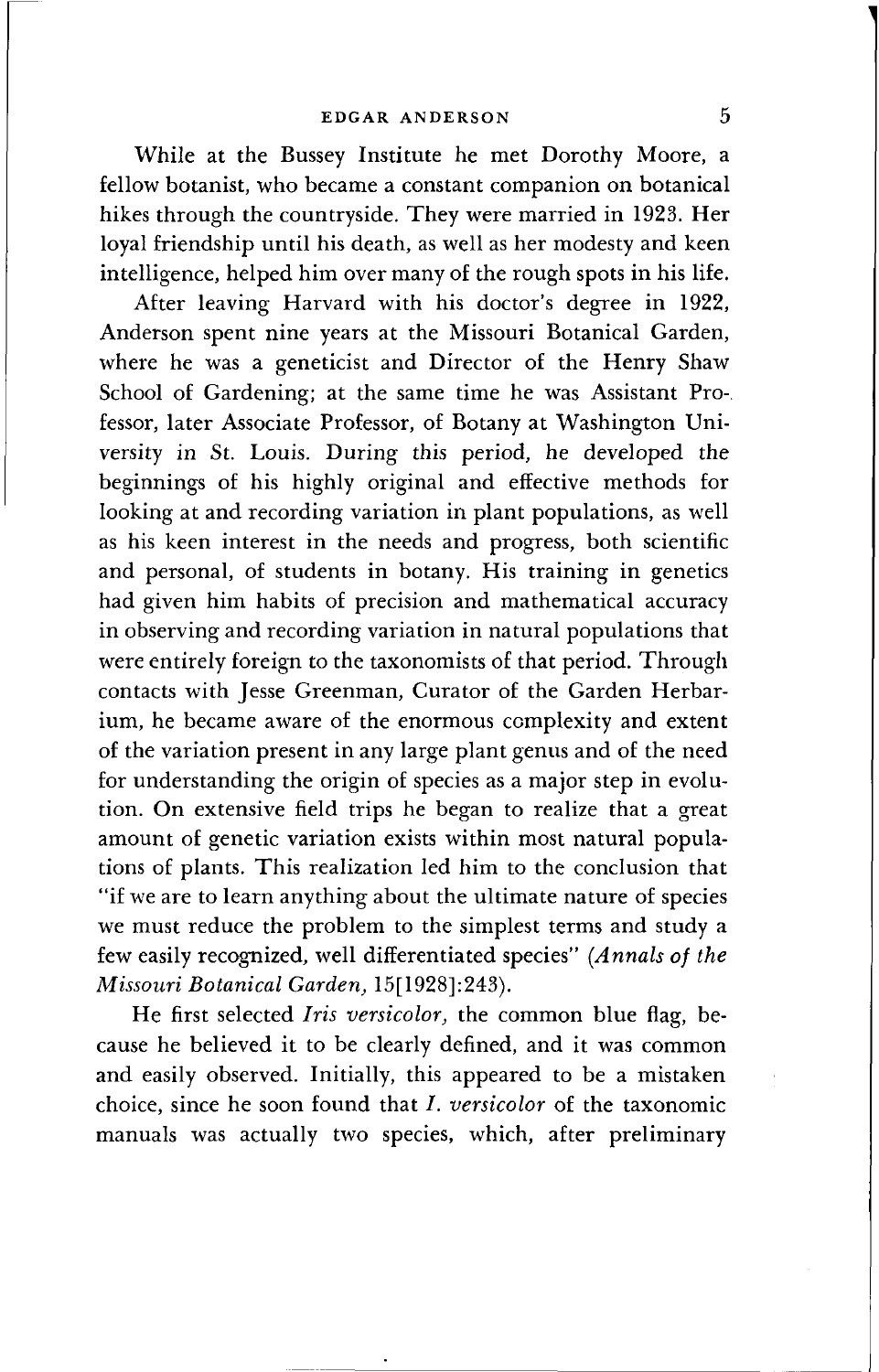# **6 BIOGRAPHICAL MEMOIRS**

analysis, he could easily tell apart. He then set himself the task of finding out, by a careful analysis of populations throughout their geographic areas, how one of these species could have evolved from the other. He recorded several morphological characters in more than 2,000 individuals belonging to 100 populations, data far more extensive than those that any botanist had yet obtained on a single species.

In order to enable these data to be easily visualized and compared, he constructed the first of his highly original and extremely useful series of simplified diagrams or ideographs. By examining them, he reached the conclusion that the variation within each of his two species was of another order from the differences between them; no population of one species could be imagined as the beginning of a course of evolution toward the other. He therefore concluded that speciation in this example was not a continuation of the variation that gave rise to differences between populations of one species, and started to look for other ways in which it could have taken place. The current literature offered a possible explanation: hybridization followed by chromosome doubling to produce a fertile, stable, true-breeding amphidiploid. To apply this concept to *Iris,* he had to find a third species that would provide an alternate parent for one of those studied. Going to the herbarium, he found it: an undescribed variety of *Iris setosa,* native to Alaska.

All of his data, including counts of chromosome numbers, agreed with the hypothesis that *Iris versicolor* of northeastern North America had arisen as an amphiploid, one parent being *I. virginica* of the Mississippi Valley and the Southeast Coast and the other being /. *setosa* var. *interior* of the Yukon Valley, Alaska. He then found geological information to support his hypothesis: /. *versicolor* occurs almost entirely in territory that was covered by ice during the Pleistocene glaciation, while  $I$ . *virginica* occurs chiefly south and *I. setosa var. interior* northwest of the glaciated area. This was one of the earliest demon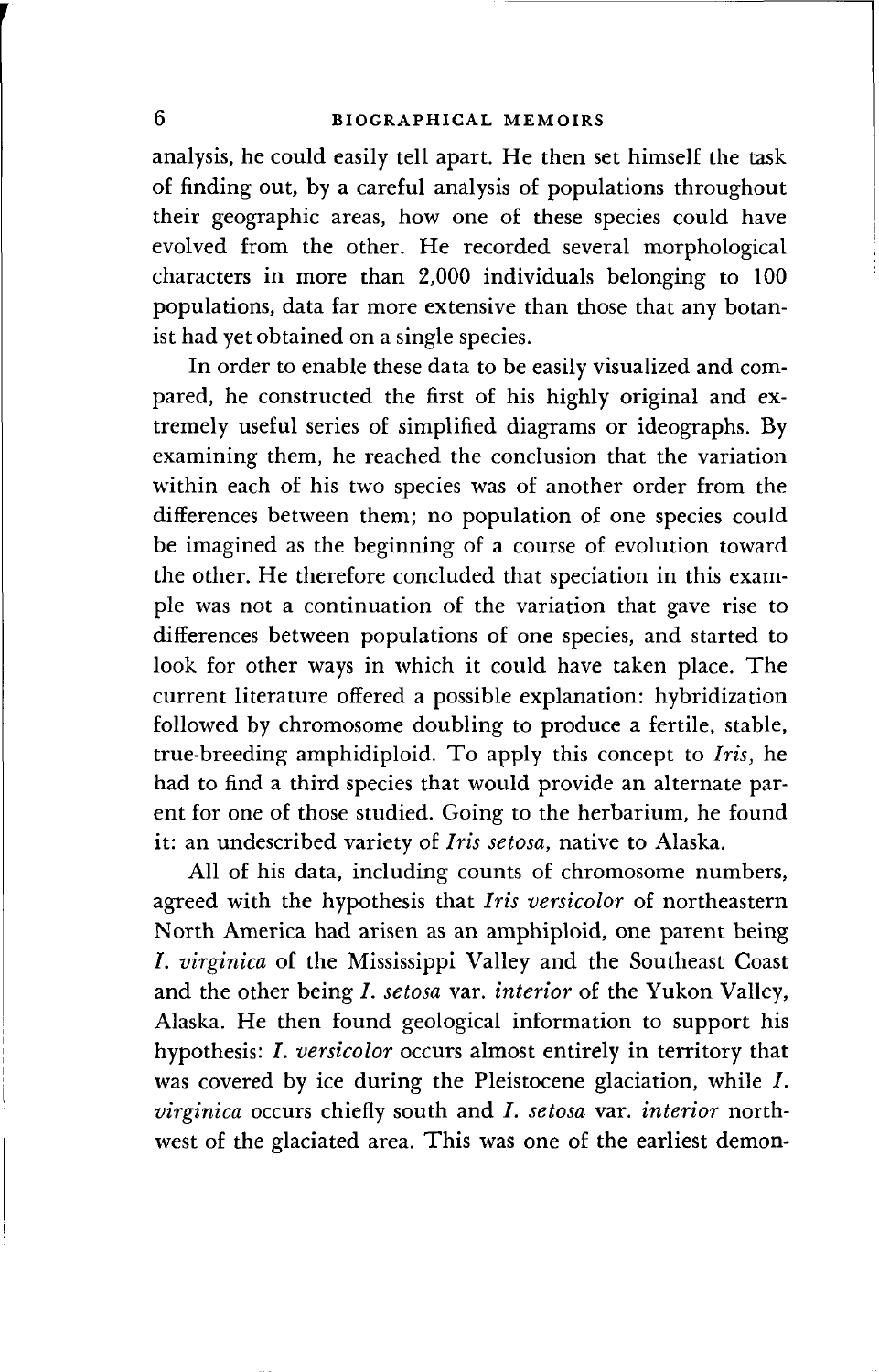strations that a plant species can evolve by hybridization accompanied or followed by chromosome doubling. Moreover, it was the first one to show that amphiploid or allopolyploid species can be used to support hypotheses about past distributions of species. Anderson's research on *Iris* began his use of all of the techniques that led to success in his later work: careful examination of individual characters on plants growing in nature and progeny raised in the garden; reduction of this variation to easily visualized, simple terms by means of scatter diagrams and ideographs; extrapolation from a putative parental species and supposed hybrid to reconstruct the alternative parent; and development of testable hypotheses by synthesizing data from every possible source.

Another species studied during this period, *Aster anomalus,* had a completely different pattern of variation. Selected because it is an easily recognized, clearly defined species with a restricted geographic distribution, in a genus that contains many difficult species complexes, it turned out to contain as much variation in any single population as in the entire species. By growing plants under controlled conditions, he showed that variation with respect to leaves, stems, and other vegetative characteristics was due largely to phenotypic modification, but that reproductive characters were remarkably constant for a genotype and exhibited a large amount of genotypic variation within populations. Moreover, each individual plant proved to be highly heterozygous; its progeny from open pollination exhibited almost the entire range of variation found in the species. Population geneticists have in recent years shown by more refined, precise methods that this condition exists in many other species of both plants and animals. Anderson was a true pioneer in the study of genetic variation in natural populations.

The *Iris* research was Anderson's chief accomplishment during his first period at the Missouri Botanical Garden. Toward the end of this period, in 1929-1930, he received a National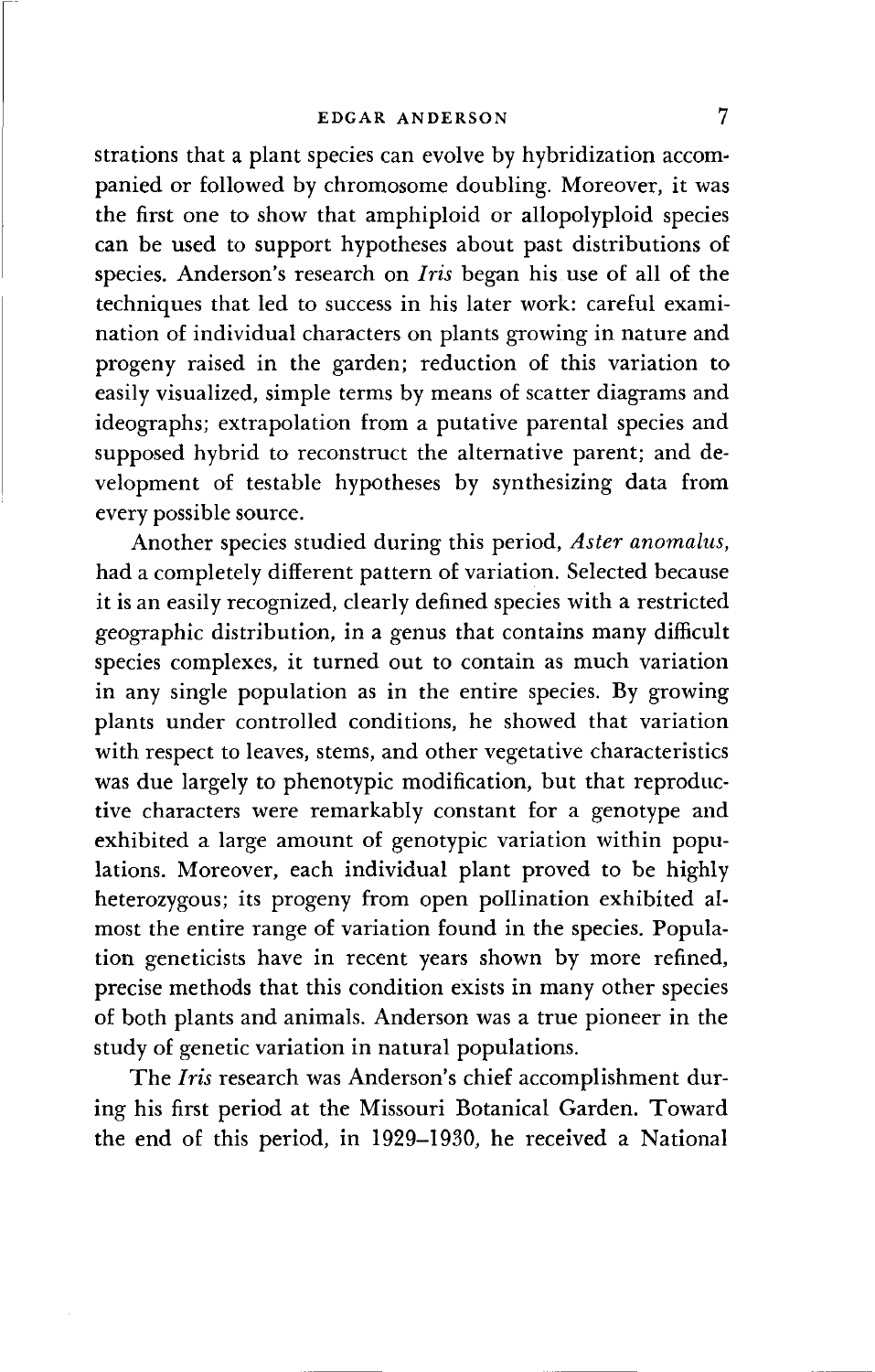Research Fellowship for study in England. There he was guided chiefly by J. B. S. Haldane, but he also studied cytology under C. D. Darlington and statistics with R. A. Fisher. Haldane introduced him to the mutants of *Primula sinensis,* which he analyzed in collaboration with Dorothea De Winton. Their joint research was the first effort in plant material to relate pleiotropic gene action to growth processes.

In 1931 Anderson went to Harvard, where he stayed until 1935, as arborist at the Arnold Arboretum. During this period, much of his important research was in collaboration with Karl Sax, who made him more aware of the importance of chromosomal variation in the origin of species. He supplemented Sax's research on meiosis and pollen development in *Tradescantia* with a cytological monograph of the genus, published jointly, and a taxonomic monograph, published in collaboration with his former student Robert Woodson. The *Tradescantia* research led to two of his most important contributions to evolutionary botany: the concept of introgression and that of "hybridization of the habitat."

He returned to the Missouri Botanical Garden in 1935 and remained there for the rest of his life. Continuing the research on *Tradescantia,* he recorded variation patterns in populations of this genus in relation to the physical factors of the environment and the results of sympatric occurrence of two different species. He found that whenever two species having very different ecological adaptations grew near each other in the absence of an intermediate habitat they remained completely distinct, and hybrid plants could not be found. If, however, intermediate or disturbed habitats were present, these would often be occupied by apparent hybrids. Their hybrid nature was confirmed by reproducing them through artificial hybridization. If an intermediate kind of habitat graded into that typical for one of the parental species, apparent backcross plants could be found. Furthermore, in the case of partly allopatric species, he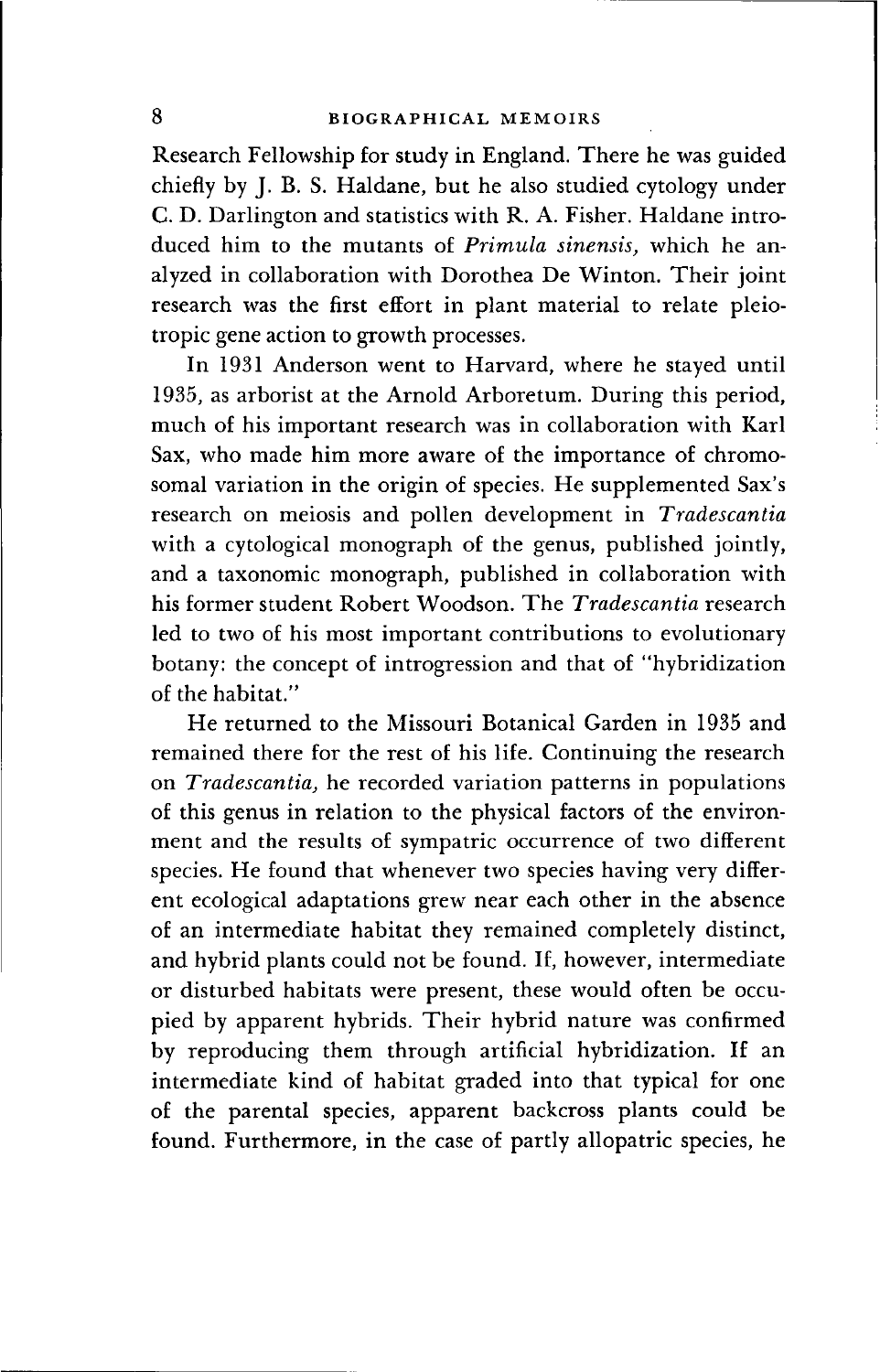found that the variation pattern of one species, "species A," is greater in a region of overlap with another, "species B," than in regions where it grows by itself. This variation is always in the direction of species B. He named this phenomenon introgressive hybridization, or introgression, a term that is firmly fixed in the vocabulary of plant systematists and evolutionists.

Returning to a study of the genus *Iris,* he analyzed, with several students, the complex variation pattern of populations found in the Mississippi delta region. He found hybrids between species to be most abundant in habitats greatly disturbed by human activity and particularly in those that showed recombinations of the physical characteristics to which the parental species were adapted. If, for instance, one parental species was adapted to well-drained soil and shaded woodland, while the other grew in poorly drained soil and open sun, poorly drained areas that were shaded or well-drained places in full sun would support hybrids or introgressive backcross derivatives. These new habitats he characterized as "hybridized habitats." He recognized that "hybridization of the habitat" through human disturbance is one of the principal factors responsible for the establishment in nature of plant hybrids and their progeny.

This research led to two of Anderson's most important and widely cited publications: the book *Introgressive Hybridization* and a paper on the same subject in *Biological Reviews.* Research in this field continued with studies of several other genera, and a general paper, "Hybridization as an Evolutionary Stimulus," was published jointly with this biographer in 1954.

The appearance in 1939 of a revolutionary paper by Paul Mangelsdorf and Robert G. Reeves on the origin of Indian corn, or maize, stimulated Anderson to apply his methods to the study of this crop plant. Largely in collaboration with W. L. Brown, who was first his student and later a research worker and coordinator of research for the Pioneer Hi-bred Corn Co., he applied his methods to the comparative study of corn varieties. Among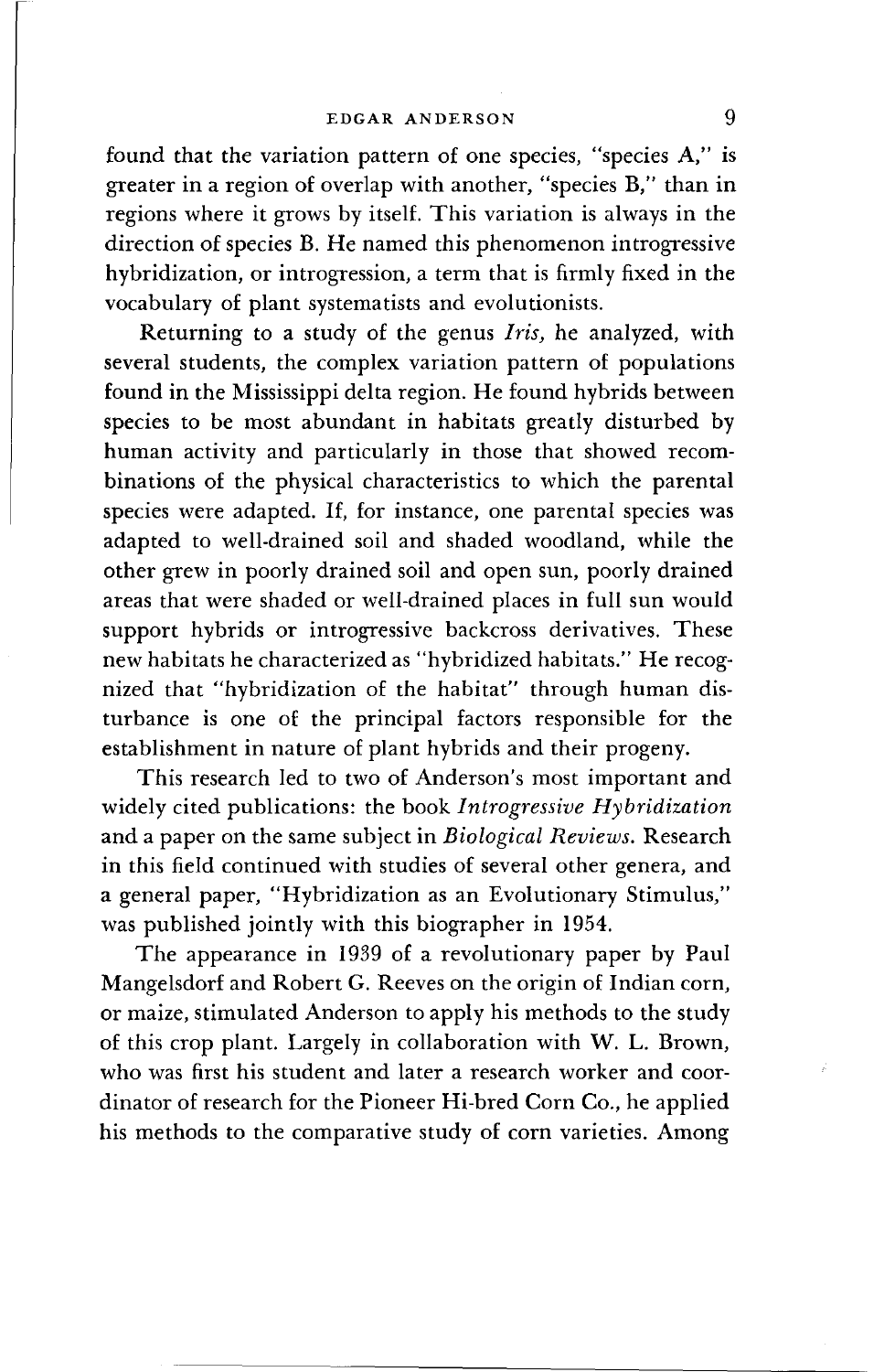the most important results of this research was the demonstration that the most valuable Corn Belt hybrids owe their success to particular combinations of characters derived on the one hand from northern flint varieties that were grown in the northeastern states from colonial times and earlier and on the other from the southern dents, which are related to Caribbean and other tropical varieties. Similar studies of Mexican races, conducted largely by Anderson alone, served as a valuable basis for later classifications that other workers completed. During his work with corn, Anderson refined his previously used methods of scatter diagrams and ideographs, which resulted in the technique of the pictorialized scatter diagram. It has proved to be of great value in analyzing populations of hybrid origin, or natural hybrid swarms.

As Anderson's interest in corn developed, he made increasing contacts with geographers, anthropologists, and archaeologists and wrote several papers on the relationship of maize cultivation to the migration and culture of primitive people, in both the Old World and the Americas. These interests were stimulated by a Rockefeller Foundation grant that brought him for a year's collaboration with Carl Sauer, the distinguished geographer at the University of California, at Berkeley, and a Guggenheim award for a study of maize in Mexico. In that country, as well as in Central America, he did much more than look at cornfields. He talked with farmers, learned about local cultures, studied the arrangement and organization of home gardens, and became acquainted with primitive varieties of several different indigenous crops, such as the avocado.

Anderson integrated these new experiences with past memories, popular accounts of his methods of research, and his general philosophy of life in the book *Plants, Man and Life,* published in 1952, which has become a favorite among students and botanists alike. It is a combination of scientific knowledge, folklore of Latin American and other countries, and Andersonian comments on early herbalists and the habits of taxonomists and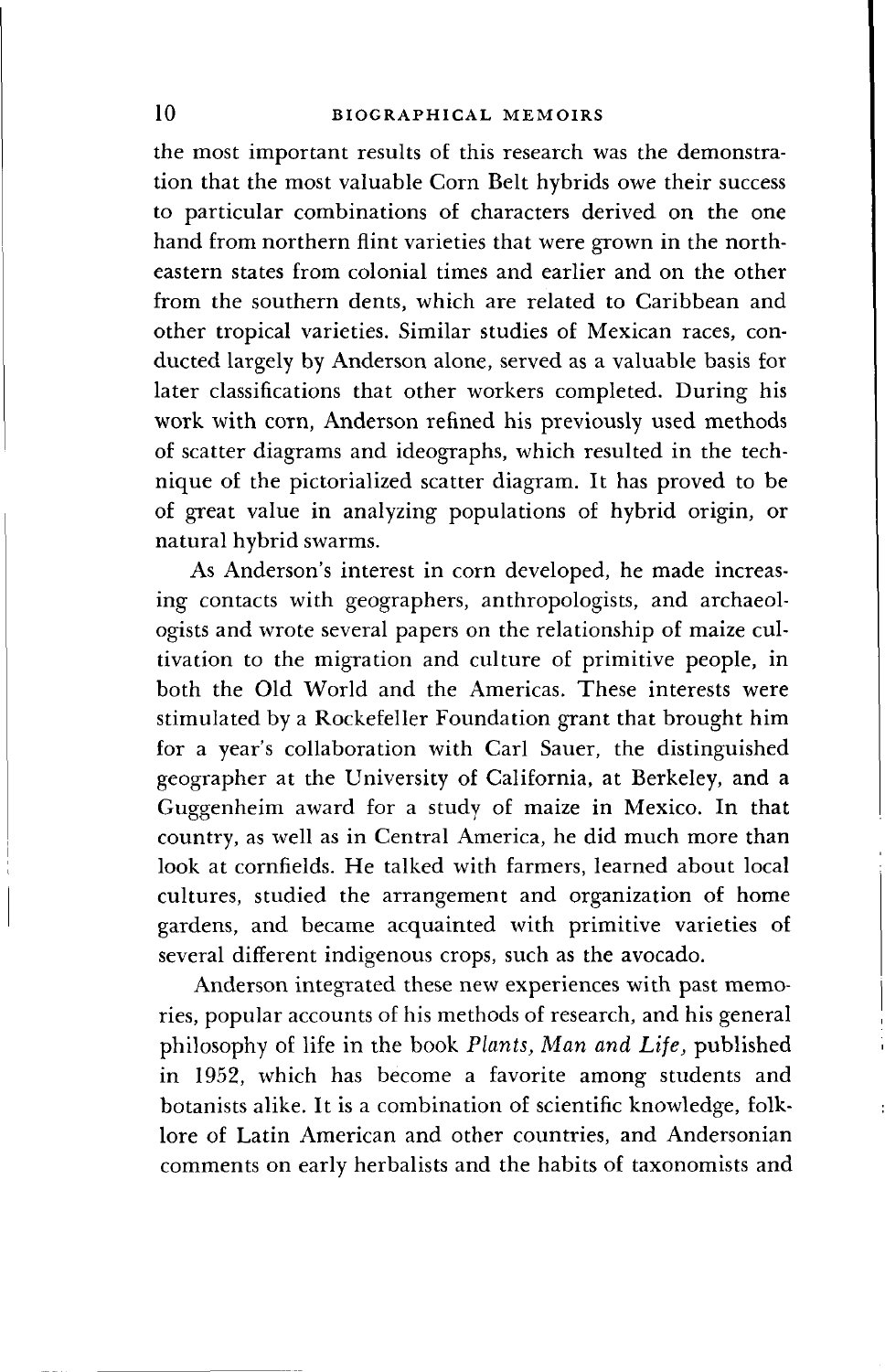botany professors, plus a bit of philosophy. One of his chief contributions to plant science, the pictorialized scatter diagram, is presented for the first time in its final form in a chapter entitled, characteristically, "How to Measure an Avocado." Another gem is a diagrammatic map of an orchard garden in Guatemala, showing how a community of cultivated plants can be made compact and harmonious. His method of studying the origin of cultivated plants and the complexities involved are set forth in his chapter on sunflowers. Sprinkled through the book are thumbnail sketches of personalities—living, historical, and partly fictional. That which appealed to me most was of the mediaeval herbalist Leonhard Fuchs, whom he pictures as a "big, broad-shouldered Henry-the-Eighth sort of man with handsome clothes and a general air of getting things done." This characterization, either consciously or unconsciously, may be in part a wishful self-portrait.

In 1954 Anderson became Director of the Missouri Botanical Garden, but he found full-time administration frustrating and in 1957 resigned and resumed his career of teaching and research. The last years of his life, however, did not bring forth any outstanding new creative effort. During the 1960s he was plagued by illness, and his productivity in basic science declined. His principal contributions during that period were a steady flow of popular articles on trees, shrubs, and other plants of the garden, on improved methods for amateur gardeners, on miscellaneous garden lore, and on reviews of both scientific and popular books. After his death in 1969, his admirers assembled a volume of the *Annals of the Missouri Botanical Garden* (vol. 59, no. 3, 1972) dedicated to his memory and containing a biographical sketch and full bibliography, as well as reminiscences by former students and friends and research papers that had been inspired by his knowledge and work.

Anderson was elected to the National Academy of Sciences in 1954. Other honors were: membership in the American Academy of Arts and Sciences, the Darwin-Wallace Medal of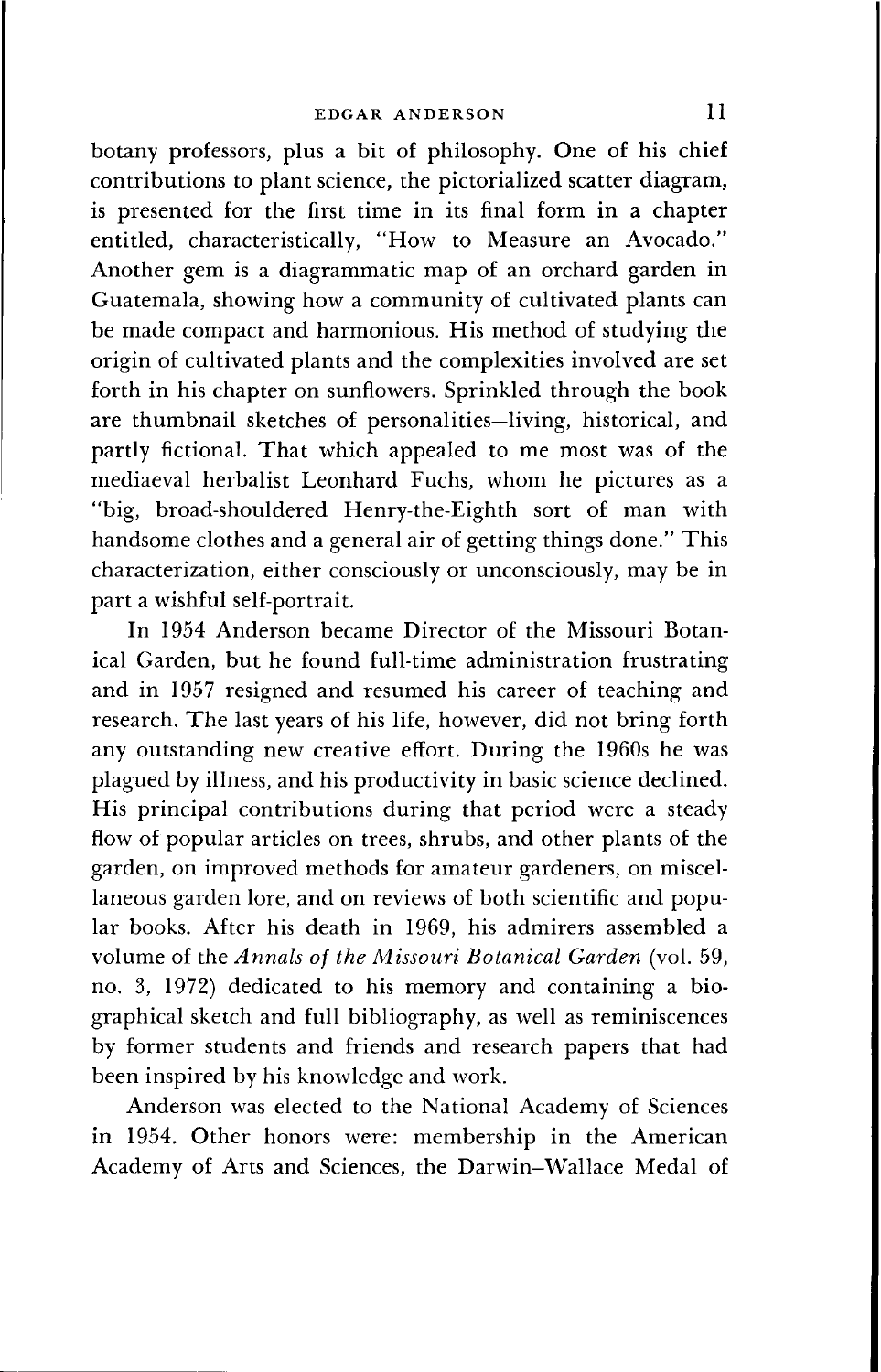the Linnean Society of London, a Golden Jubilee Award of Merit from the Botanical Society of America, and the Order of the Yugoslavian Crown. He was President of the Botanical Society of America, the Herb Society of America (which he helped establish), and the Society for the Study of Evolution.

Edgar Anderson, more than most scientists, was a man of extraordinary contrasts. He had the brilliance to produce some of the most original and fruitful ideas in modern plant science, but occasional lapses of intellectual discipline led him to publish some hypotheses that must now be regarded as just plain foolish. As an observer and recorder of variation, he was extremely precise and careful, but he was also casual and sometimes negligent when it came to performing experiments that were necessary for verifying his hypotheses. He had a wide knowledge and understanding of botanical literature but could sometimes overlook references that would have been highly relevant.

In his personality, he had the humility that led him early in life to become a Quaker, and he remained faithful to and conscientious in observing that religion throughout his life. At the same time, he was aggressively ambitious and scornful of other scientists whom he considered to be intellectually inferior. He could be rudely abrupt with either his scientific opponents, his acquaintances, or even his closest friends. On the other hand, he could never hold a grudge or hurt people intentionally. His warmth and friendliness were, above all, showered lavishly upon younger scientists who, in his opinion, were intelligent and ambitious enough to warant his attention. He reveled in his unconventionality. He could never resist the temptation of exercising his keen wit at someone else's expense. Nevertheless, he was highly sensitive to the needs and motives of others. For many of his former students and friends, the exciting days spent in the company of Edgar Anderson are remembered as among the brightest of their lives.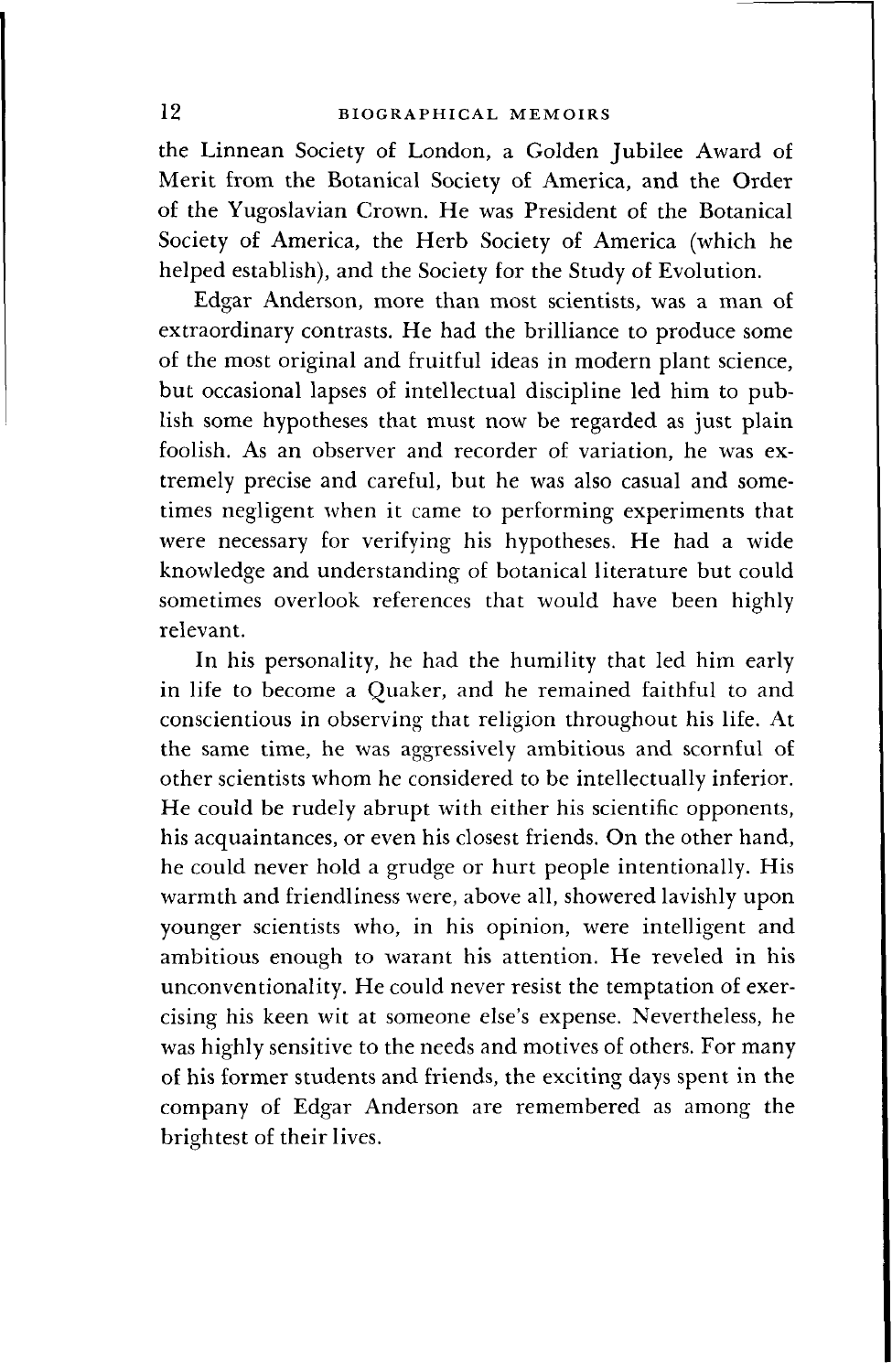IN PREPARING this memoir, I have had available a large amount of material obtained from the staff of the Missouri Botanical Garden. I wish to acknowledge with thanks the assistance of Dr. David Gates, former Director, Dr. Duncan M. Porter, and Dr. Erna R. Eisendrath for this material. Many of the facts of Anderson's life were taken from the biography by John J. Finan *(Annals of the Missouri Botanical Garden,* 59[1972]: 325-45). The Bibliography is abridged and edited from that prepared by Dr. Eisendrath *(ibid.,* 346-51). Some of my comments are repeated from my article on recollections *(ibid.,* 373-79). The photograph of Dr. Anderson was supplied through the kindness of Dr. Peter Raven, Director, Missouri Botanical Garden.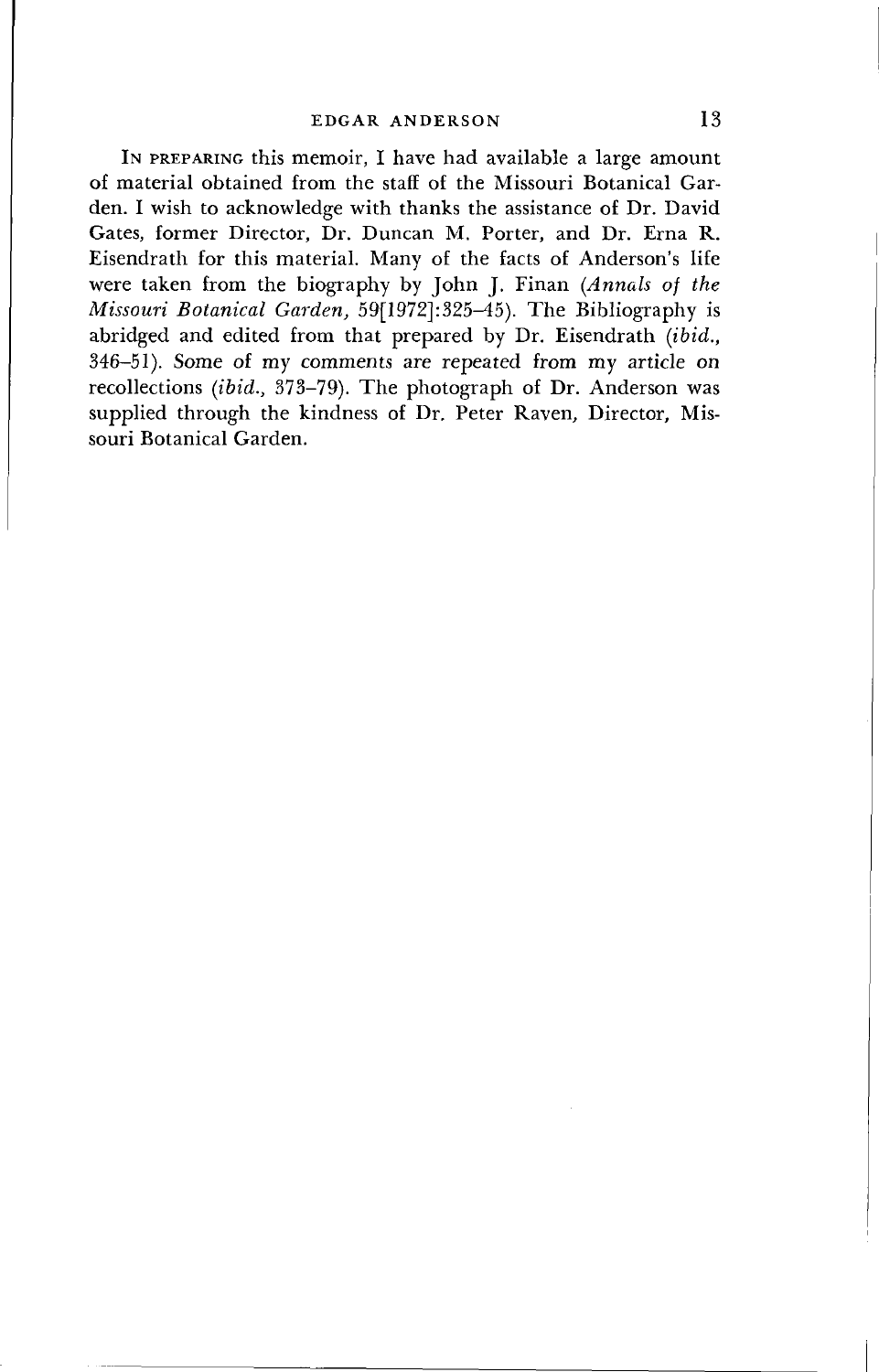# BIBLIOGRAPHY

# *KEY TO ABBREVIATIONS*

Am. J. Bot.  $=$  American Journal of Botany Am. Nat.  $=$  American Naturalist Ann. Bot.  $\equiv$  Annals of Botany (London) Ann. Mo. Bot. Gard.  $=$  Annals of the Missouri Botanical Garden Bot. Gaz.  $=$  Botanical Gazette (Crawfordsville, Indiana) Bull. Torrey Bot.  $Club = Bulletin$  of the Torrey Botanical  $Club$  $Chron. Bot. = Chronica Botanica (Lancaster, Pa.)$ J. Arnold Arbor.  $=$  Journal of the Arnold Arboretum, Harvard University  $I.$  Hered.  $=$  Journal of Heredity Natl. Res. Counc. Publ.  $=$  National Research Council Publication Proc. Natl. Acad. Sci. USA  $=$  Proceedings of the National Academy of Sci-

ences of the United States of America

# 1924

Studies on self-sterility. VI. The genetic basis of cross-sterility in *Nicotiana.* Genetics, 9:13-40.

### 1928

The problem of species in the northern blue flags, *Iris versicolor L.* and *Iris virginica L.* Ann. Mo. Bot. Gard., 15:241-332.

# 1929

Variation in Aster anomalus. Ann. Mo. Bot. Gard., 16:129-44.

- With Dorothea De Winton. The genetic analysis of an unusual relationship between self-sterility and self-fertility in Nicotiana. Ann. Mo. Bot. Gard., 18:97-116.
- Internal factors affecting discontinuity between species. Am. Nat., 65:144-48. (Abstracted in: *Report of Proceedings, 5th International Botanic Congress, Cambridge, 1930,* ed. F. T. Brooks and T. F. Chipp, p. 225, with additional note on p. 231. Cambridge, Eng.: Cambridge University Press.)
- The chromosome complements of *Allium stellatum* and *Nothoscordum bivalve.* Ann. Mo. Bot. Gard., 18:465-68.
- With Brenhilda Schafer. Species hybrids in Aquilegia. Ann. **Bot.,** 45:639-46.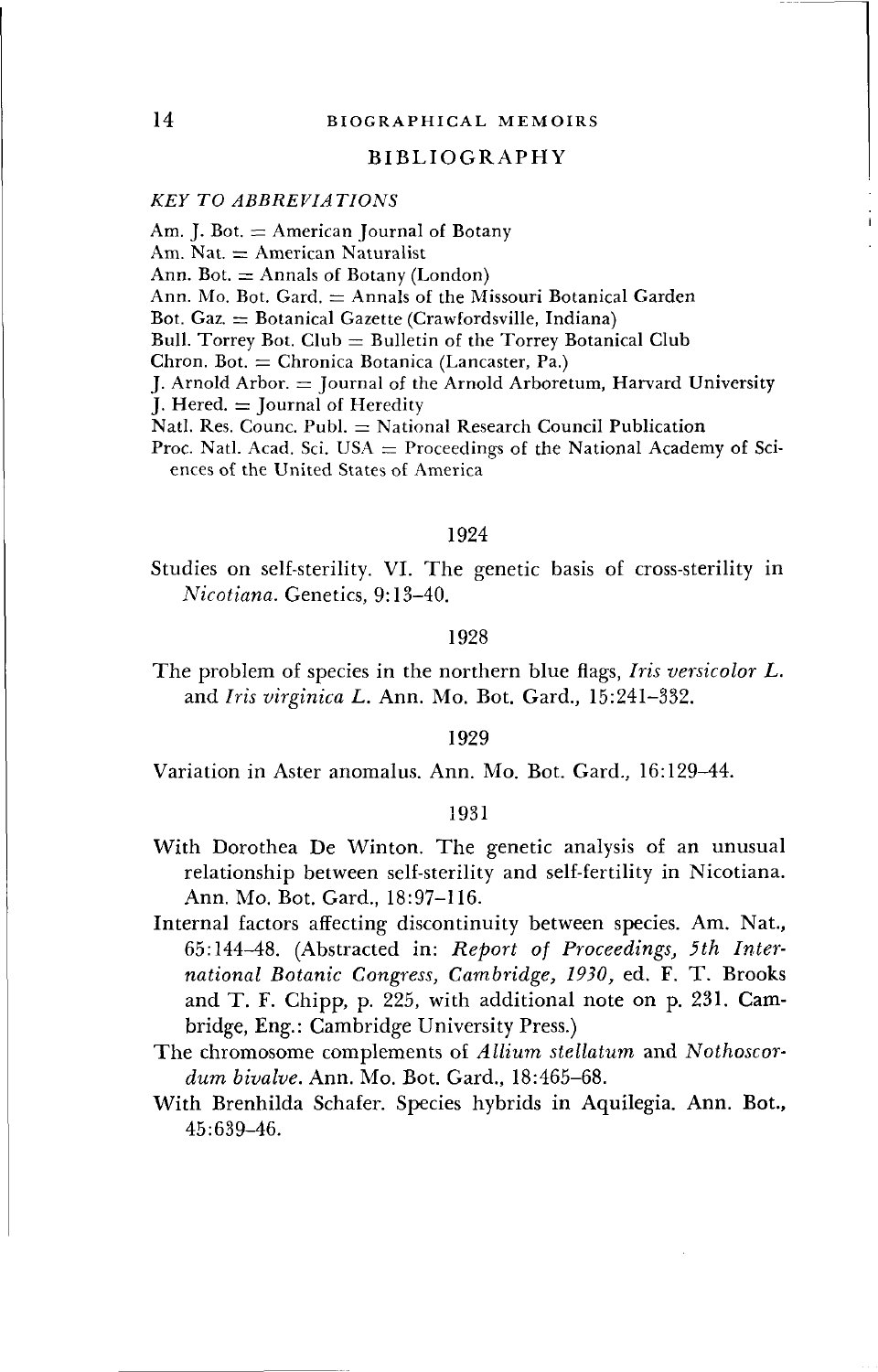## 1932

Character recombination as a genetic tool. Proceedings, 6th International Congress of Genetics, Ithaca, 1932, 2:2.

How big is a cell? Science, 75:359.

- Character recombination in Drosophila. Proc. Natl. Acad. Sci. USA, 18:427-29.
- With D. G. Diehl. Contributions to the Tradescantia problem. J. Arnold Arbor, 13:213-31.

#### 1933

With Karl Sax. Segmental interchange in chromosomes of *Tradescantia.* Genetics, 18:53-67.

Color variation in a Missouri colony of Hepatica acutiloba. Rhodora, 35:66-67.

- With Brenhilda Schafer. Vicinism in *Aquilegia vulgaris.* Am. Nat., 67:190-92.
- Variation in flower color in Hamamelis vernalis. J. Arnold Arbor, 14:253-57.

The distribution of Iris versicolor in relation to the post-glacial Great Lakes. Rhodora, 35:154-60.

With Lucy B. Abbe. A comparative anatomical study of a mutant *Aquilegia.* Am. Nat., 67:380-84.

A convenient color chart for geneticists. Science, 78:150-51.

# 1934

With Thomas W. Whitaker. Speciation in Uvularia. J. Arnold Arbor, 15:28-42.

With Ernst C. Abbe. A quantitative comparison of specific and generic differences in the Betulaceae. J. Arnold Arbor, 15:43-^9.

With Karl Sax. Interlocking of bivalent chromosomes in *Tradescantia.* Genetics, 19:157-66.

Origin of the angiosperms. Nature, 133:462.

With Karl Sax. A cytological analysis of self-sterility in *Tradescantia.* Bot. Gaz., 95:609-21.

#### 1935

With Karl Sax. Chromosome numbers in the Hamamelidaceae and their phylogenetic significance. J. Arnold Arbor, 16:210-15.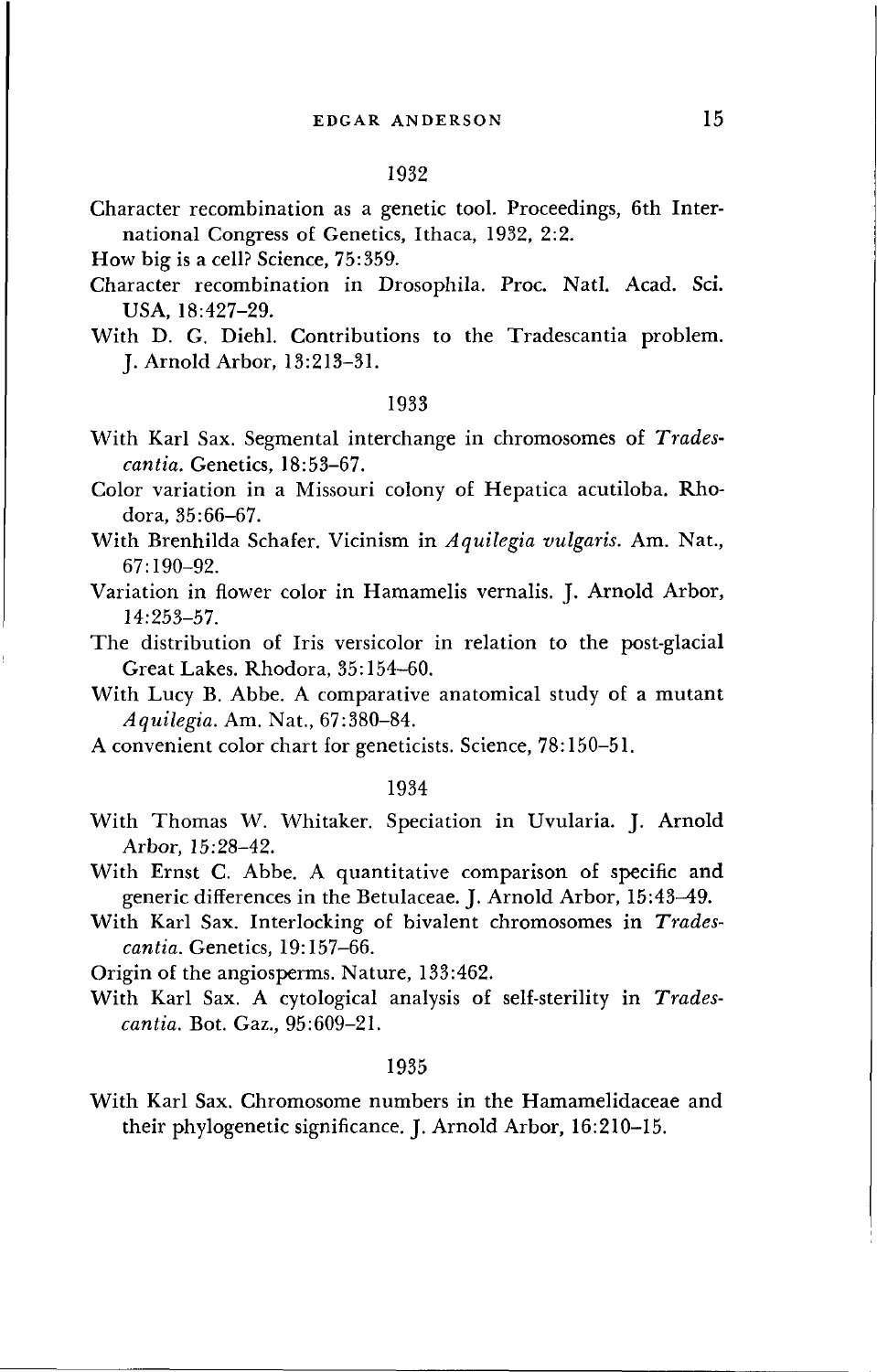Gametic elimination in crosses between self-sterile species. Am. Nat., 69:282-83.

With Alfred Render. New hybrids from the Arnold Arboretum. J. Arnold Arbor, 16:358-63.

- With Robert E. Woodson. The species of Tradescantia indigenous to the United States. Contributions from the Arnold Arboretum, Harvard University, 9:1-132.
- With Dorothea de Winton. The genetics of Primula sinensis. IV. Indications as to the ontogenetic relationship of leaf and inflorescence. Ann. Bot., 49:671-87.

#### 1936

- A morphological comparison of triploid and tetraploid interspecific hybrids in *Tradescantia.* Genetics, 21:61-65.
- With Karl Sax. A cytological monograph of the American species of Tradescantia. Bot. Gaz., 97:433-76.
- An experimental study of hybridization in the genus *Apocynum.* Ann. Mo. Bot. Gard. 23:159-68.
- Color variation in eastern North American flowers as exemplified by Hepatica acutiloba. Rhodora, 38:301-4.
- The species problem in Iris. Ann. Mo. Bot. Gard., 23:457-509.
- Hybridization in American tradescantias. Ann. Mo. Bot. Gard., 23:511-25.
- An American pedigree for woolly hair. J. Hered., 27:444.
- With C. M. Whelden, Jr. Studies in the genus Fraxinus. II. Data on the flowering and fruiting habits of three American species of ash—of possible economic importance in the production of rapidgrowing forest trees. J. Hered., 27:473-74.

# 1937

- Symposium on supra-specific variation in nature and in classification: From the viewpoint of botany. Am. Nat., 71:223-35.
- Cytology in its relation to taxonomy. Botanical Reviews (Lancaster, Pa.), 3:335-50.

- With W. B. Turrill. Statistical studies on two populations of *Fraxinus.* The New Phytologist, 37:160-72.
- With Leslie Hubricht. Hybridization in Tradescantia. III. The evidence for introgressive hybridization. Am. J. Bot., 25:396-402.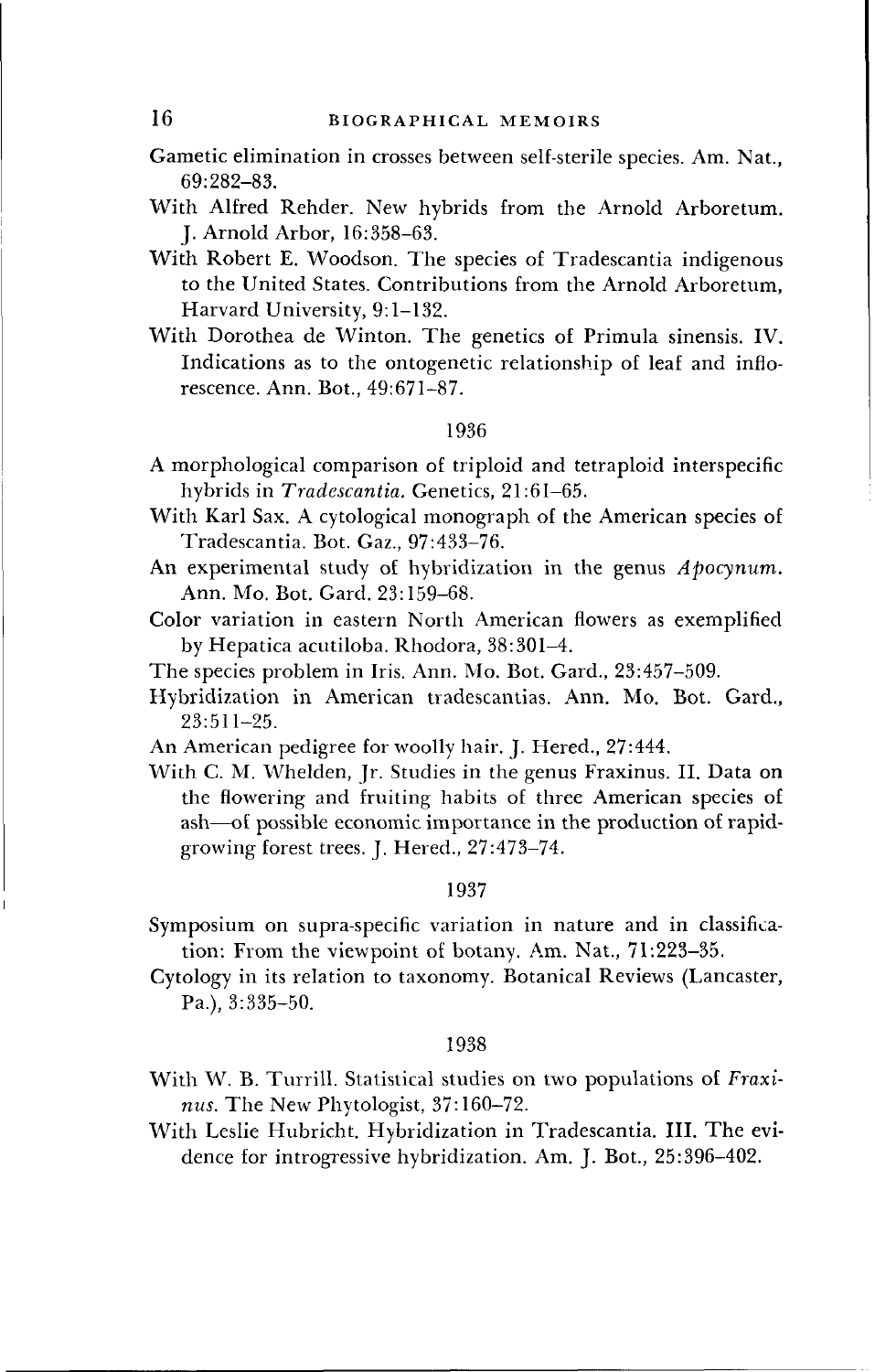With Leslie Hubricht. The American sugar maples. I. Phylogenetic relationships, as deduced from a study of leaf variation. Bot. Gaz., 100:312-23.

#### 1939

The hindrance to gene recombination imposed by linkage: an estimate of its total magnitude. Am. Nat., 73:185-88.

A classification of weeds and weed-like plants. Science, 89:364-65.

Recombination in species crosses. Genetics, 24:668-98.

With Ruth Peck Ownbey. The genetic coefficients of specific difference. Ann. Mo. Bot. Gard., 26:325-48.

# 1940

- A cytological, taxonomic and genetic monograph of the genus Tripsacum with reference to its allies Zea and Euchlaena. (A report from recipient of grant from the Penrose Fund.) Yearbook, American Philosophical Society, 1940:106-7.
- A survey of modern opinion. In: The concept of the genus. Bull. Torrey Bot. Club, 67:363-69.
- With Leslie Hubricht. A method for describing and comparing blooming-seasons. Bull. Torrey Bot. Club, 67:639-48.
- With William L. Brown. Poa cuspidata of the Appalachian plateau and Atlantic coastal plain. Castanea, 5:124-26.

# 1941

- Binary variation in *Tradescantia bracteata.* Ann. Mo. Bot. Gard., 28:147-63.
- With Ralph O. Erickson. Antithetical dominance in North American maize. Proc. Natl. Acad. Sci. USA, 27:436-40.
- With Hugh C. Cutler. A preliminary survey of the genus Tripsacum. Ann. Mo. Bot. Gard., 28:249-69. (Reprinted in translation, Revista Argentina de Agronomia, 9:249-50.)
- The technique and use of mass collections in plant taxonomy. Ann. Mo. Bot. Gard., 28:287-92.

# 1942

With Hugh C. Cutler. Races of Zea mays. I. Their recognition **and** classification. Ann. Mo. Bot. Gard., 29:69-88.

With Leslie Hubricht. Vicinism in Tradescantia. Am. J. Bot., 28:957.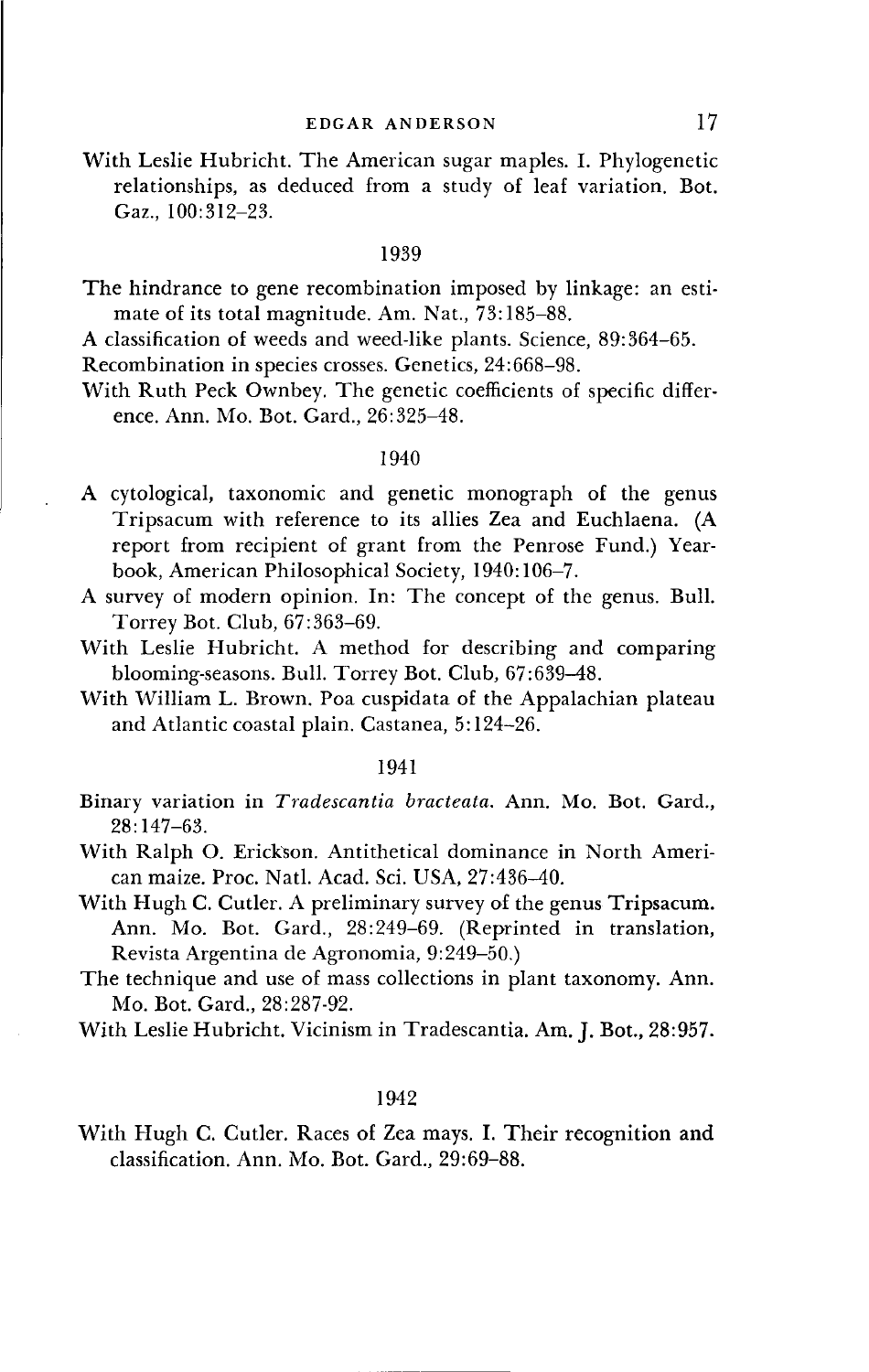With Frederick D. Blanchard. Prehistoric maize from Cañon del Muerto. Am. J. Bot., 29:832-35.

# 1943

- Races of *Zea mays.* II. A general survey of the problem. Acta Americana, 1:58-68.
- The seeds of *Tradescantia micrantha.* Ann. Mo. Bot. Gard., 30:69.
- With Leslie Hubricht. Histological basis of a specific difference in leaf texture. Am. Nat., 77:285-87.
- With Isabel Kelly. Sweet corn in Jalisco. Ann. Mo. Bot. Gard., 30:405-12.
- With R. H. Barlow. The maize tribute of Moctezuma's empire. Ann. Mo. Bot. Gard., 30:413-20.

A variety of maize from the Rio Loa. Ann. Mo. Bot. Gard., 30:469- 74.

Mass collections. Chron. Bot., 7:378-80.

# 1944

Notes on variation in *Tithonia tubaeformis.* Ann. Mo. Bot. Gard., 31:239-40.

With Dorothy Schregardus. A method for recording and analyzing variations of internode pattern. Ann. Mo. Bot. Gard., 31:241-47.

- Maiz reventador. Ann. Mo. Bot. Gard., 31:301-15.
- Cytological observations on *Tripsacum dactyloides.* Ann. Mo. Bot. Gard., 31:317-23.
- Homologies of the ear and tassel in *Zea mays.* Ann. Mo. Bot. Gard., 31:325-43.

Two collections of prehistoric corn tassels from southern Utah. Ann. Mo. Bot. Gard., 31:345-53.

The sources of effective germ-plasm in hybrid maize. Ann. Mo. Bot. Gard., 31:355-61.

#### 1945

The maize collections from Painted cave. In: Emil W. Haury, *Painted Cave, Northeastern Arizona,* appendix 1, pp. 77-85. Dragon, Arizona: Amerind Foundation, Inc., no. 3.

Maize in the New World. In: *New Crops for the New World,* ed. Charles Morrow Wilson, pp. 27-42. New York: Macmillan.

What is *Zea mays?*—A report of progress. Chron. Bot., 9:88-92.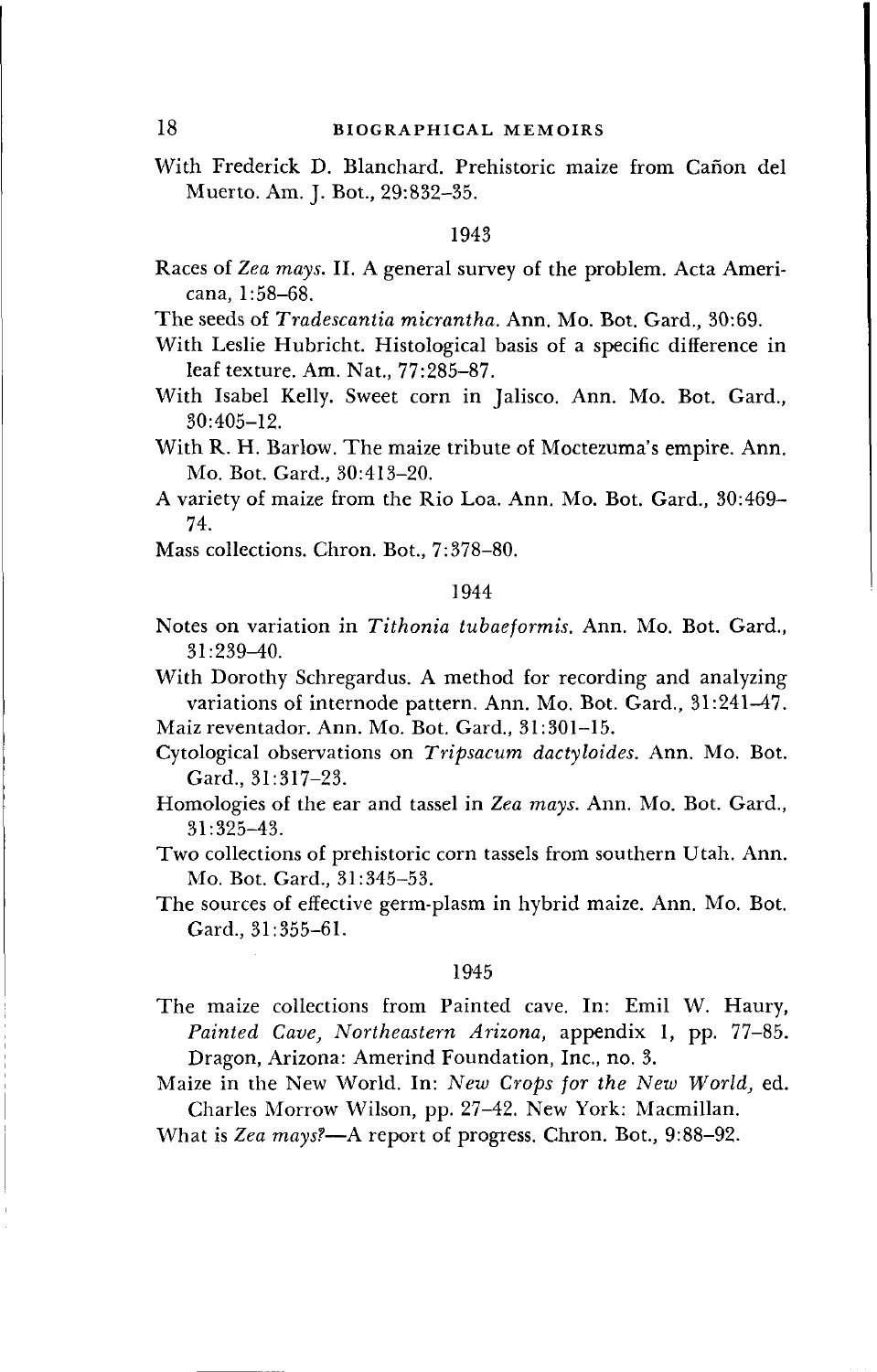- With George F. Carter. A preliminary survey of maize in the southwestern United States. Ann. Mo. Bot. Gard., 32:297-322.
- With John Jay Finan. Maize in the Yanhuitlán Codex. Ann. Mo. Bot. Gard., 32:361-68.

#### 1946

Report on maize from Cheran. In: Ralph L. Beals, "Cheran: a Sierra Tarascan village." Smithsonian Institution Institute of Social Anthropology Publication Number 2, pp. 219-223. Washington, D.C.: U.S. Government Printing Office.

Maize in Mexico—A preliminary survey. Ann. Mo. Bot. Gard., 33: 147-247.

# 1947

With William L. Brown. The northern flint corns. Ann. Mo. Bot. Gard., 34:1-28.

Field studies of Guatemalan maize. Ann. Mo. Bot. Gard., 34:433-67.

# 1948

Hybridization of the habitat. Evolution, 2:1-9.

Report on the ears of maize from Cottonwood Cave. In: C. T. Hurst, "The Cottonwood Expedition 1947." Southwestern Lore, 14: 17-18.

- With William L. Brown. The southern dent corns. Ann. Mo. Bot. Gard., 35:255-68.
- Racial identity in the corn from Castle Park. In: Robert F. Burgh and Charles R. Scoggin, *The Archeology of Castle Park Dinosaur National Monument,* appendix 1, pp. 91-92. University of Colorado Series in Anthropology, no. 2.
- With William L. Brown. A morphological analysis of row number in maize. Ann. Mo. Bot. Gard., 35:323-36.

#### 1949

*Introgressive Hybridization.* New York: John Wiley & Sons. 109 pp. With J. J. Newlin and Earl N. Bressman, eds. *Corn and Corn Grow-*

- ing, 5th ed., rev. New York: John Wiley & Sons. 424 pp.
- With C. T. Hurst. A corn cache from western Colorado. American Antiquity, 14:161-67.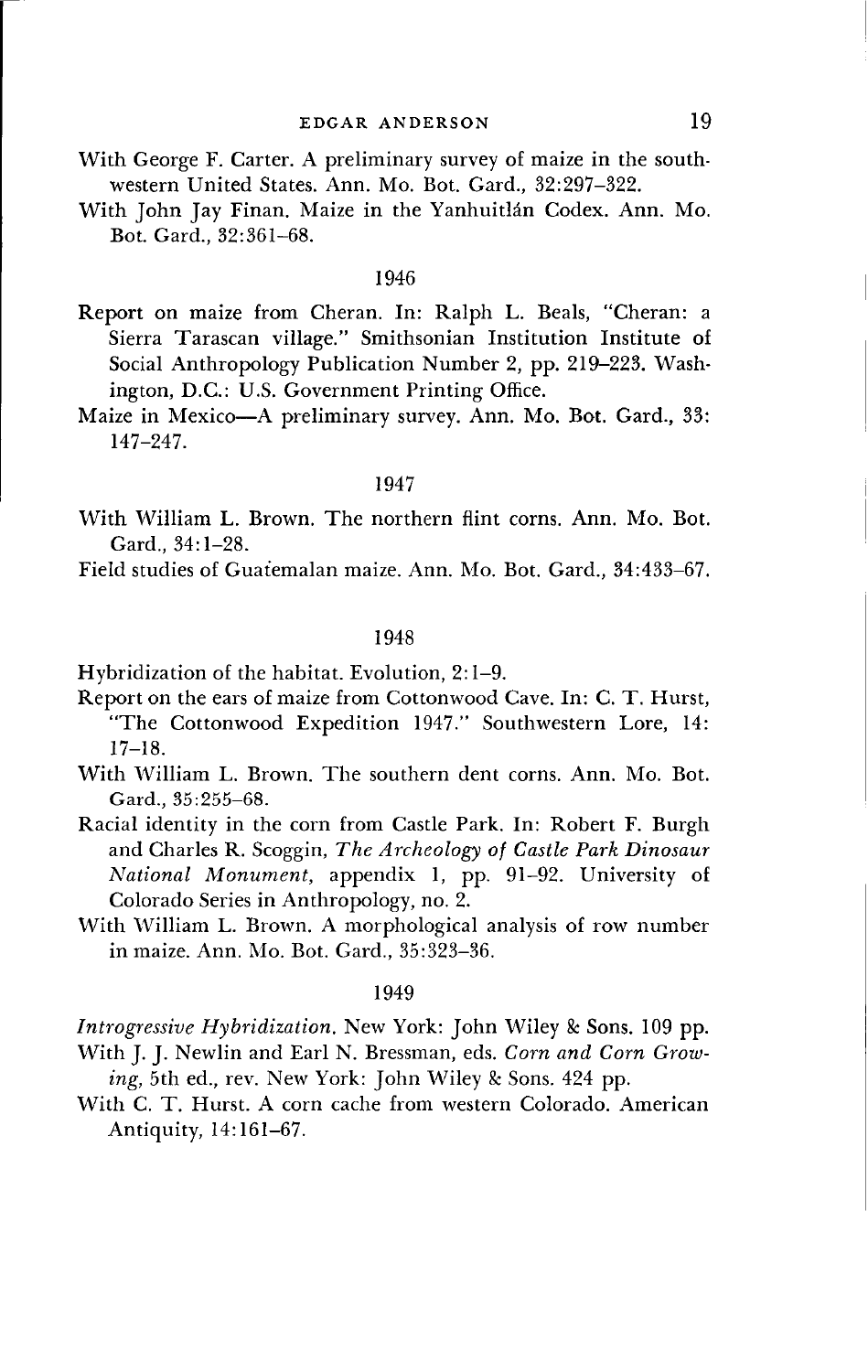With C. R. Stonor. Maize among the hill peoples of Assam. Ann. Mo. Bot. Gard., 36:355-404.

With Charles M. Rick. On some uses of maize in the Sierra of Ancash. Ann. Mo. Bot. Gard., 36:405-12.

### 1950

With Hugh C. Cutler. Methods of corn popping and their historical significance. Southwestern Journal of Anthropology, 6:303-8.

Inclusive herbaria. The Indian Journal of Genetics and Plant Breeding, 11:1-3.

# 1951

Concordant versus discordant variation in relation to introgression. Evolution, 5:133-41.

## 1952

- With William L. Brown. Origin of corn belt maize and its genetic significance. In: Heterosis, ed. J. W. Gowen, pp. 124-48. Ames, Iowa: Iowa State College Press.
- *Plants, Man and Life.* New York: Little, Brown & Co. 245 pp. (Reissued, Berkeley: University of California Press, 1967.)
- With William L. Brown. The history of the common maize varieties of the United States corn belt. Agricultural History 26:2-8.
- With Amy Gage. Introgressive hybridization in Phlox bifida. Am. J. Bot., 39:399-404.
- With William L. Brown and Roy Tuchawena, Jr. Observations on three varieties of Hopi maize. Am. J. Bot, 39:597-609.

### 1953

With William L. Brown. The popcorns of Turkey. Ann. Mo. Bot. Gard., 40:33-49.

The analysis of suspected hybrids, as illustrated by *Berberis* X *gladwynensis.* Ann. Mo. Bot. Gard., 40:73-78.

Introgressive hybridization. Biological Reviews, Cambridge Philosophical Society, 28:280-307.

# 1954

Efficient and inefficient methods of measuring specific differences. In: *Statistics and Mathematics in Biology,* ed. O. Kempthorne, pp. 93-106. Ames, Iowa: Iowa State College Press.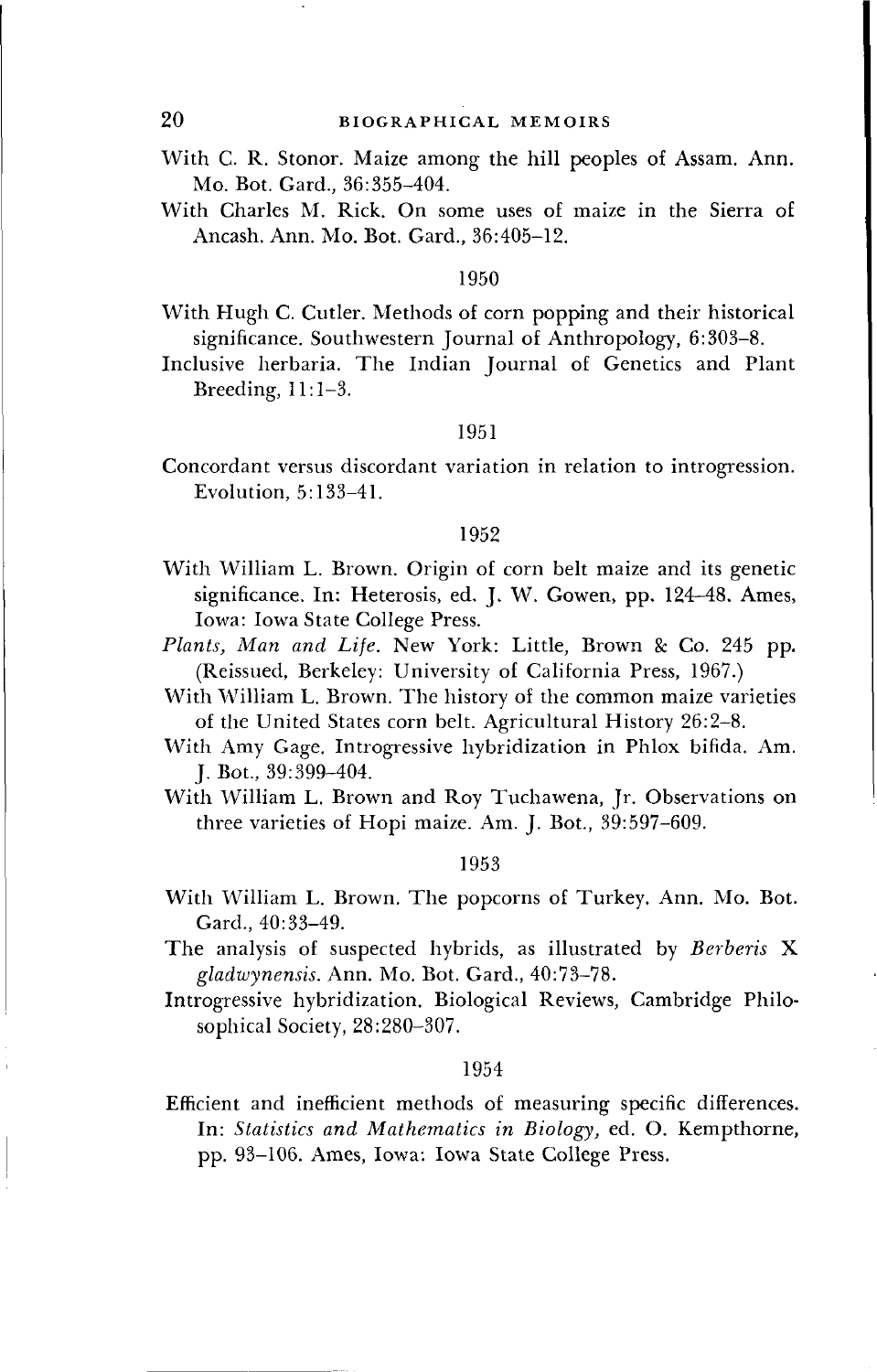- With Louis O. Williams. Maize and sorghum as a mixed crop in Honduras. Ann. Mo. Bot. Gard., 41:213-21.
- An analysis of introgression in a population of stemless white violets. Ann. Mo. Bot. Gard., 41:263-69.
- With William L. Brown. Ladyfinger and Tom Thumb, two old species of popcorn. Ann. Mo. Bot. Gard., 41:301-4.
- A field survey of chromosome numbers in the species of *Tradescantia* closely allied to *Tradescantia virginiana.* Ann. Mo. Bot. Gard., 41:305-27.
- With Burton R. Anderson. Introgression of *Salvia apiana* and *Salvia mellifera.* Ann. Mo. Bot. Gard., 41:329-38. (Reprinted, R. Ornduff, *Papers in Plant Systematics,* pp. 402-11. Boston: Little, Brown & Co., 1967.)

Introgression in *Adenostoma.* Ann. Mo. Bot. Gard., 41:339-50.

With G. L. Stebbins, Jr. Hybridization as an evolutionary stimulus. Evolution, 8:378-88.

# 1956

- Character association analysis as a tool for the plant breeder. In: "Genetics in plant breeding," no. 9, pp. 123-140. Brookhaven Symposia in Biology.
- Man as a maker of new plants and new plant communities. In: *Man's Role in Changing the Face of the Earth,* ed. W. Z. Thomas, pp. 763-77. Chicago: University of Chicago Press. (Reprinted, Smithsonian Report for 1956:461-79, 1957.)
- With E. D. Rudolph. An analysis of variation in a variable population of Cladonia. Evolution, 10:147-56.
- Natural history, statistics, and applied mathematics. Am. J. Bot., 43:882-89. (Reprinted, *Fifty Years of Botany,* ed. W. C. Steere, pp. 247-60. New York: Holt, Rinehart and Winston, 1958.)

- With B. H. Singh and B. P. Pal. Studies in the genetics of *Triticum vavilovi* Jakub. Agronomy Journal, 49:4-11.
- An experimental investigation of judgments concerning genera and species. Evolution, 11:260-62.
- A semigraphical method for the analysis of complex problems. Proc. Natl. Acad. Sci. USA, 43:923-27. (Reprinted, Technometrics, 2 [1960]:387-91, with appended note from Dr. Anderson.)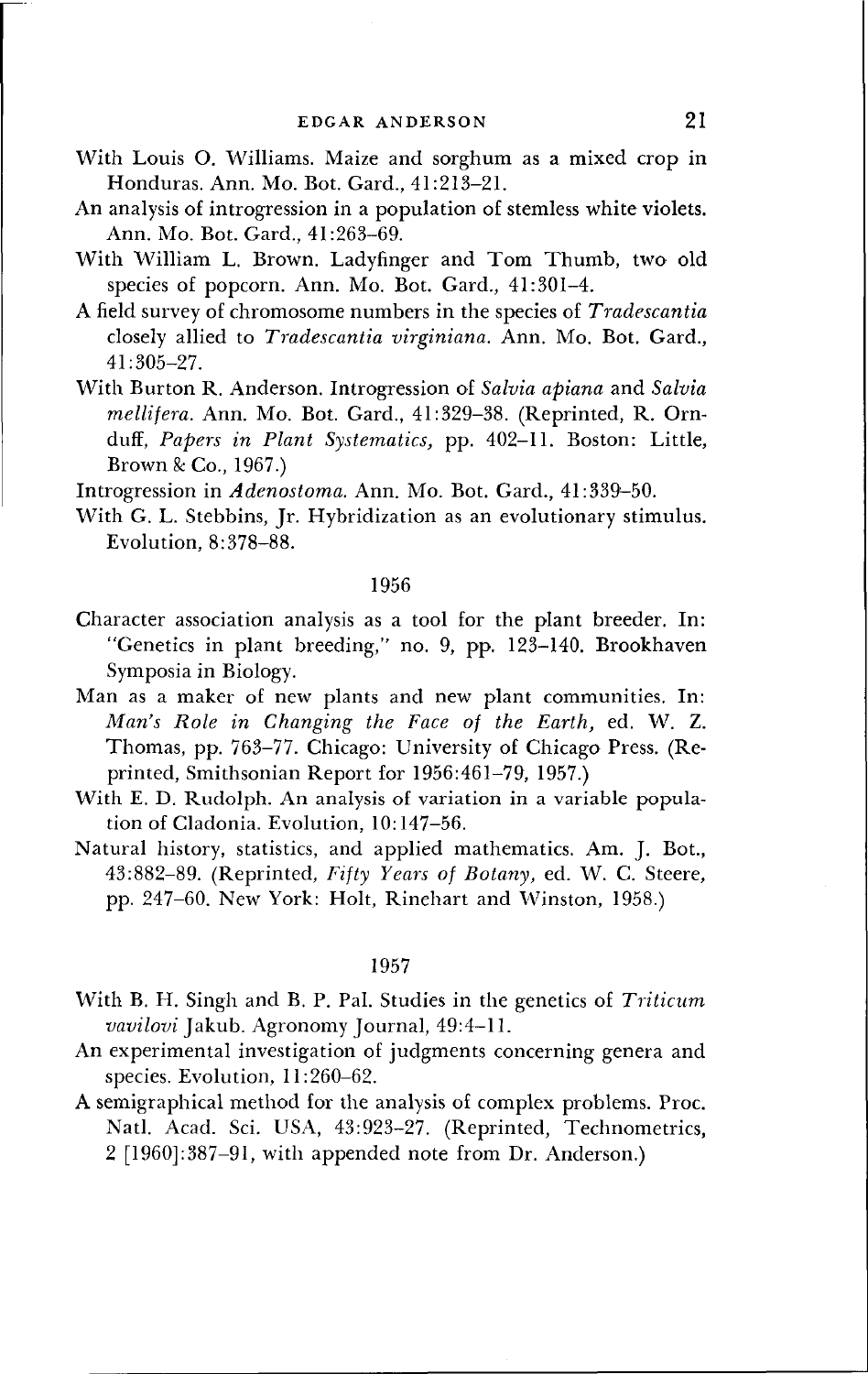### 1958

- With Calaway H. Dodson. Introgressive hybridization in *Oncidium.* In: *Proceedings of the Second World Orchid Conference,* pp. 209-13. (Reprinted: American Orchid Society Bulletin, 29[1960]: 733-36.)
- Colombia y Ethiopia, dos paises semejantes. Agricultura Tropical, 14:507-9.
- With Helen Adams. A conspectus of hybridization in the Orchidaceae. Evolution, 12:512-18.

# 1959

- Evolution of domestication. In: *Evolution after Darwin: The Evolution of Man,* ed. S. Tax, 2:67-84. Chicago: University of Chicago Press.
- Zapalote Chico: an important chapter in the history of maize and man. In: "Congreso de Americanistas, San Jose, Costa Rica," pp. 230-37.

## 1960

- With Ricardo Ramirez E. et al. *Races of Maize in Bolivia.* Natl. Res. Counc. Publ. 747. Washington, D.C.: National Academy of Sciences. 159 pp.
- With K. L. Mehra. Introgression between *Hyparrhenia cymbaria* Stapf. and *H. papillipies* Anderss. in disturbed habitats of Ethiopia. Indian Journal of Genetics and Plant Breeding, 20: 93-101.

- With K. L. Mehra. Character association analysis: its use in grass taxonomy. In: *Recent Advances in Botany,* 2:121-24. Toronto: University of Toronto Press. (Contribution to symposium, The Natural Classification of the Gramineae, 9th International Botanical Congress, Montreal, 1959.)
- With David H. Timothy et al. *Races of Maize in Chile.* Natl. Res. Counc. Publ. 847. Washington, D.C.: National Academy of Sciences. 84 pp.
- The analysis of variation in cultivated plants with special reference to introgression. Euphytica, 10:79-86.